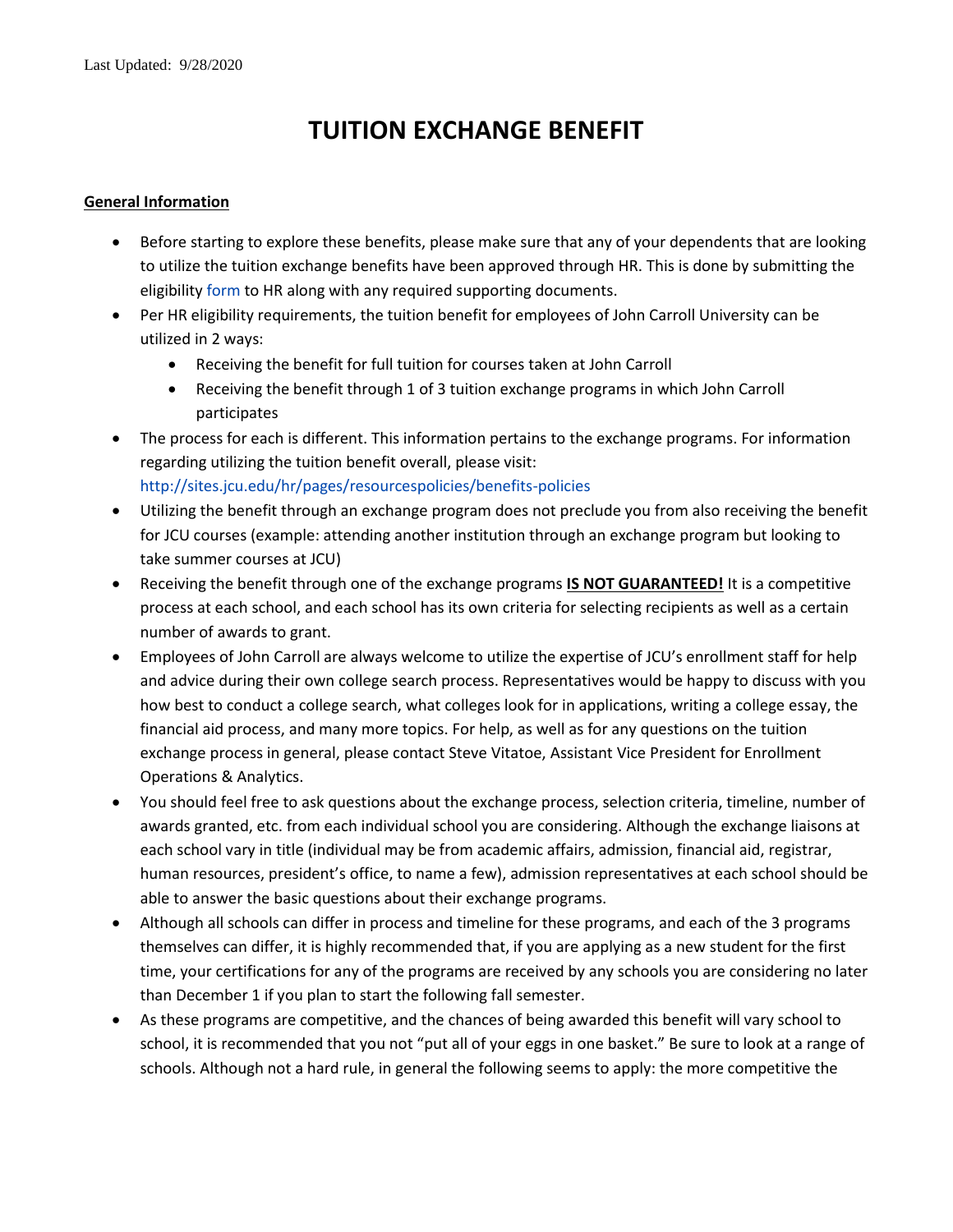school is in terms of admission as well as the more popular and desirable the school may be, the harder it will be to receive the benefit at that school.

- Many institutions are in multiple exchange programs, as are we. So, if you are looking at a school in more than one of the programs, be sure to send your certification to that school through each of the programs in which they participate. This can help your chances of receiving the benefit at that school.
- Please keep John Carroll's tuition exchange liaison, Steve Vitatoe, informed of your individual process and plans. If you choose to accept the benefit and enroll at a given school, please notify Steve of the school AND the program through which the student will be receiving the benefit. If you withdraw or transfer to another institution, promptly notify Steve. This information is very important for John Carroll's accurate standing in the programs in terms of balance (how many students we export to other institutions through each program vs. how many students we accept to JCU through each program).
- Those receiving the benefit do not need to submit a certification form every year. With all necessary information included in your HR Banner employee record, your recertification for the next academic year will automatically be sent each February to the institution each year the student remains in the program. HOWEVER, HR may request updated documentation for proof of dependency each year for their records.

## **General Timeline**

## **HS junior year into fall of senior year**

 $\rightarrow$  Research colleges for "fit."

## **September – December of senior year**

- $\rightarrow$  Apply for admission.
- $\rightarrow$  Review financial aid procedures for schools.
- $\rightarrow$  Complete and submit the Tuition Exchange Certification Forms online (one for TEP/FACHEX and one for CICTEP.

## **October of senior year**

 $\rightarrow$  Complete Federal Aid forms (FAFSA); most schools require this for the TE programs.

## **January – April of senior year**

 $\rightarrow$  Financial aid award packaging begins. Majority of TE offers are communicated by each institution.

## **May of senior year**

 $\rightarrow$  May 1 – National Candidate's Reply Date.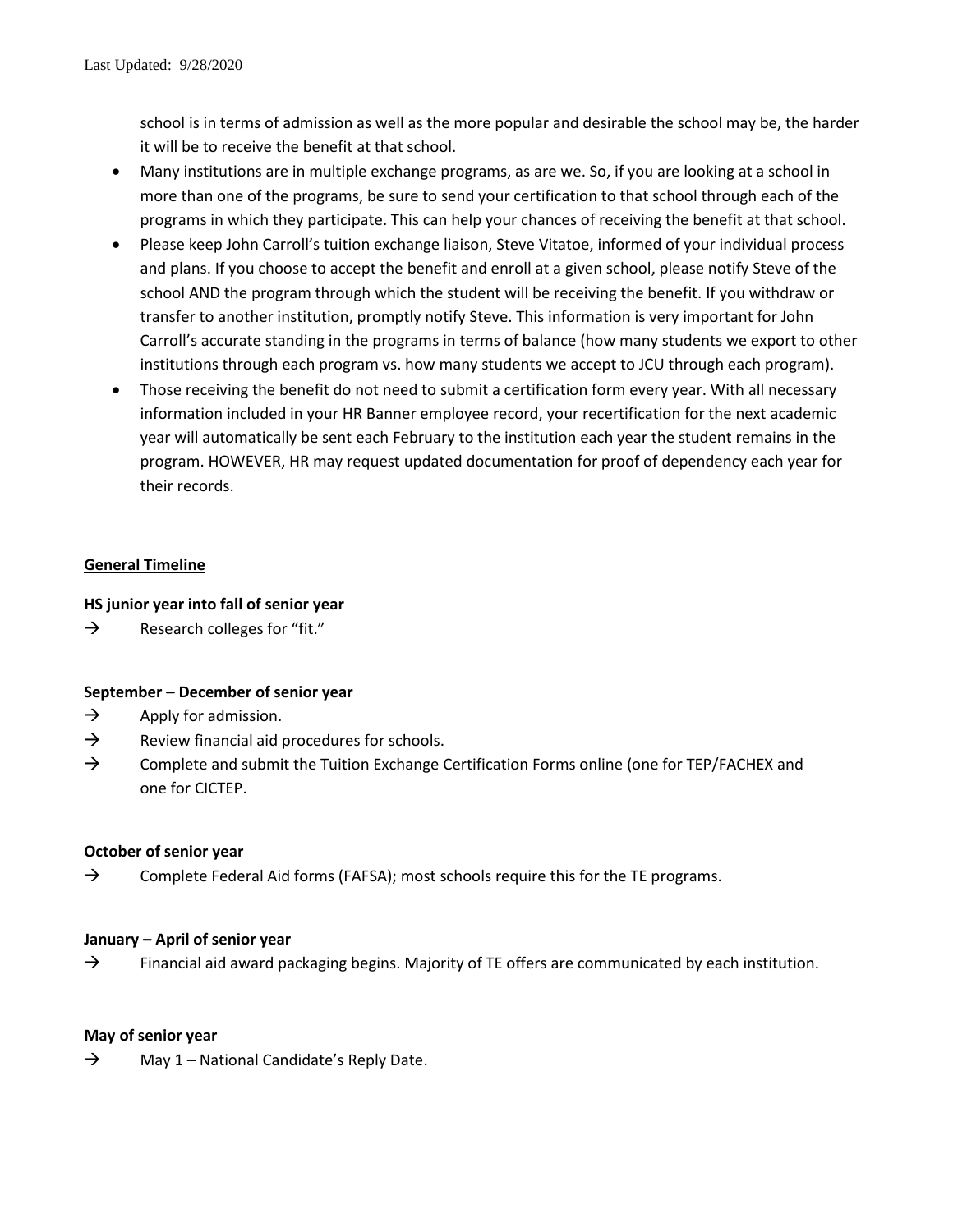## **The Council of Independent Colleges Tuition Exchange Program (CIC-TEP)**

The [CIC Tuition Exchange Program \(CIC](https://www.cic.edu/member-services/tuition-exchange-program)–TEP) is a network of CIC colleges and universities willing to accept, tuition-free, students from families of full-time employees of other CIC–TEP institutions. CIC–TEP was planned and developed more than two decades ago with a goal of creating a true-access program, without any costly fees or cumbersome credit-debit limitations. Each participating institution in the network agrees to import a limited number of students on the same admission basis as they accept all other students, without regard to the number of students it exports. The minimal import requirement is three new students a year.

With a current membership of over [450 participating institutions](https://www.cic.edu/member-services/tuition-exchange-program/participating-institutions) in CIC–TEP, participation is at its highest level yet, allowing for a large selection of institutions.

## **FAQ's:**

## **What is covered under the CIC–TEP benefit?**

All CIC–TEP recipients receive a full-tuition remission benefit. Students are responsible for all non-tuition charges—room, board, and fees—at the institution in which they enroll (host/importing institution).

## **Who is eligible for the benefit?**

This program may be used by any full-time employee at a participating institution. This approach is both nondiscriminatory and in compliance with IRS Regulations. Eligible students are dependents (equivalent to the IRS definition of a dependent), spouses, or full-time employees. Employees should contact the TEP liaison at his/her home institution for specific eligibility guidelines. Student applicants must be admissible at the host/importing institution in accordance with regular institutional admission standards and must comply with all of the host institution's financial aid policies and procedures. Applicants must maintain good academic standing and satisfactory academic progress.

 **Should I apply for college admission before, after, or simultaneously with applying for the TEP benefit?**

Students should apply for college admission simultaneously with applying for the TEP benefit.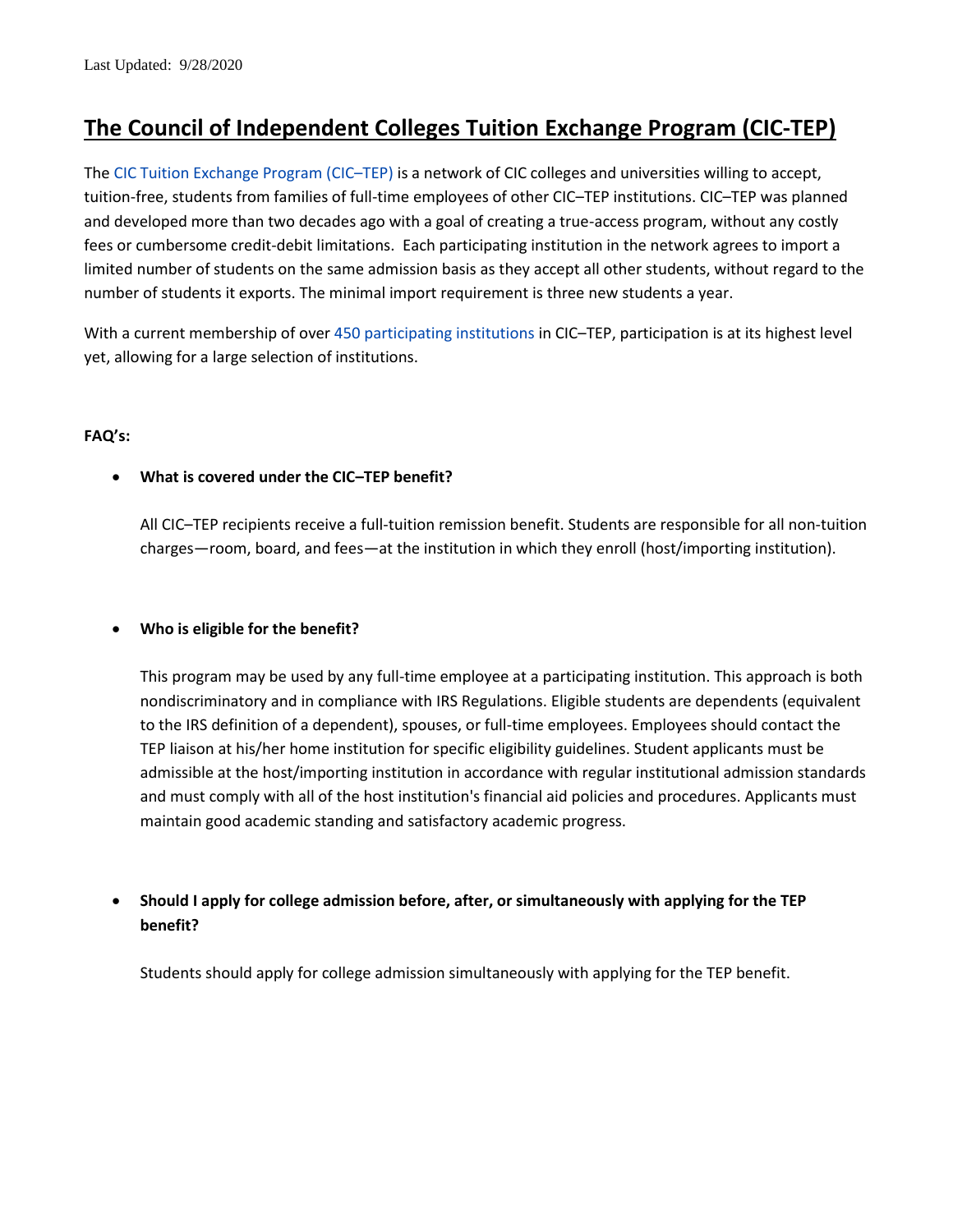## **Am I guaranteed to be accepted into the program at the schools of my choice, or at any school in the network?**

NO. All schools in the consortium must accept three new students a year minimally. Some schools accept more. However, most schools receive applications from many more eligible students than they have spots to fill. Each school is different, and you are encouraged to contact individual schools of interest for more details on their process and how many students they accept.

#### **Once I'm accepted into the program, is my renewal guaranteed?**

While students usually receive the benefit for four years, it is not "guaranteed." The student must continue to meet the college's academic standards, both schools must remain as participants in the program, and the employee must continue to meet the eligibility requirements of the benefit. Students in good standing are automatically eligible for up to three years of annual renewal of tuition remission for undergraduate study (for a total benefit of four years).

## **Does being a TEP recipient guarantee (or affect) my admission to the college?**

No, the benefit should have no effect on admission to the college.

## **How is "dependent" defined?**

"Dependent" is generally defined using the Federal tax definition. However, with divorces, deaths, etc., exceptions are sometimes made at the discretion of the exporting institution. When in doubt, contact your institution's liaison officer.

## **What happens to the other types of financial aid that I receive?**

The complex nature of financial aid programs requires that many factors be taken into consideration. If the aid program is specific to tuition, the student may not obtain additional money (since TEP covers full tuition). If however, the aid can be used for other educational expenses, it is at the discretion of the college to allow the additional aid to offset the TEP benefit or to be in addition to the TEP benefit.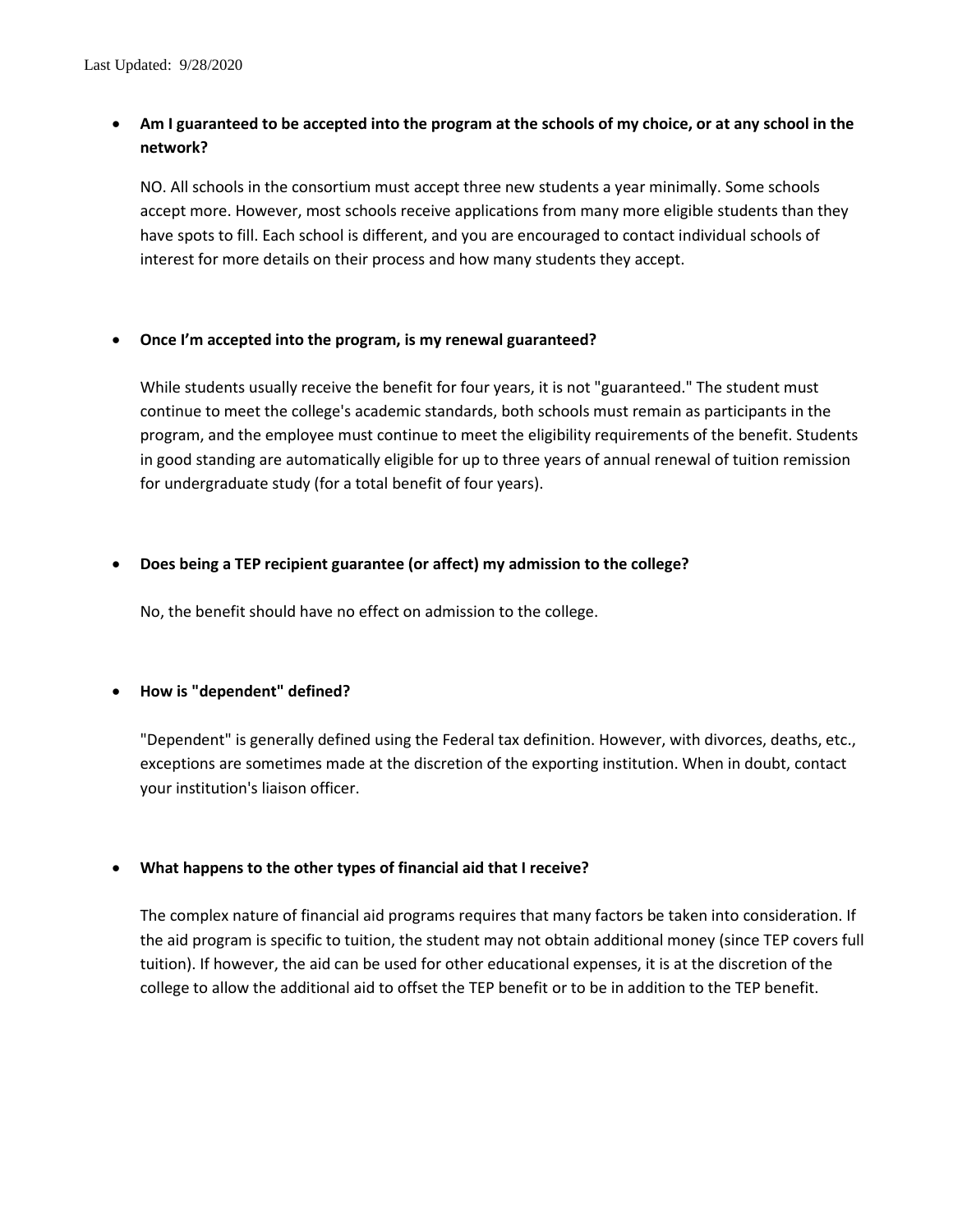## **I was told I am eligible for the TEP benefit. Should I expect something in writing from the host institution?**

Yes, you should expect a formal letter from each "importing" institution that you notify of your eligibility which outlines the value of the benefit and any terms and conditions for receipt and/or continuation of the benefit.

## **Procedure:**

- 1. Employees must first make sure that any of their dependents that are looking to utilize the tuition exchange benefits are listed in your personnel record in Banner through HR. If they are not, please submit this [form](https://johncarrolluniversity.wufoo.com/forms/spouse-and-dependent-child-tuition-waiver-form/) to HR.
- 2. Complete and submit the [CIC-TEP Application Form.](https://admission.jcu.edu/register/?id=6ba0e280-5285-4acf-bde1-bc27f4acde38)
- 3. Enrollment operations then enters the application information into the CIC-TEP online system, which notifies the liaison at each of the institutions to which the student is applying.
- 4. The student applies for admission directly to the institution(s) of his or her choice and submits all required financial aid information for each school.
- 5. For new applicants, the office of admission of the host/importing institution informs the student of her/his acceptance to attend the institution.
- 6. For renewal applicants, the host/importing institution determines whether the enrolled student is maintaining good academic standing and satisfactory academic progress.
- 7. The liaison officer of the host/importing institution informs the student of his/her acceptance into/renewal of CIC-TEP grant.
- 8. Review the award notification carefully. It will specify the amount, duration and conditions of your grant, along with details about the institution's charges. Be sure you understand any charges you're responsible for and any requirements you must meet to continue receiving the grant in the future.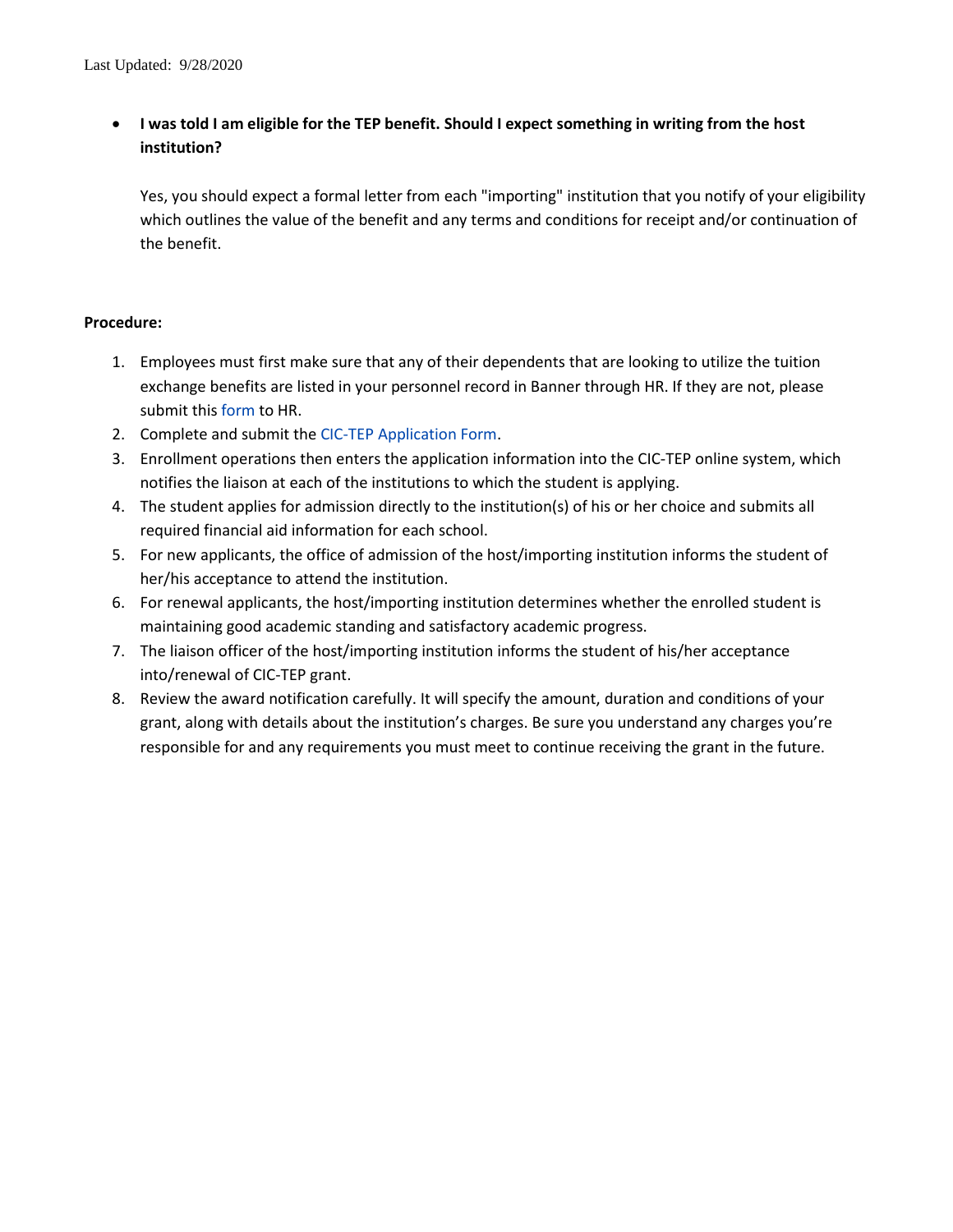## **FACHEX (Jesuit Colleges and Universities Consortium)**

- 27 of the 28 U.S. Jesuit colleges participate Georgetown does not.
- The grant covers full tuition only; a few schools charge an administrative fee per semester or per credit hour for utilizing the grant.
- Some of the schools will only consider incoming freshmen for the grant; a little more than half of the schools will consider transfer students.
- Number of grants offered per school completely varies school-by-school and year-by-year; each school is different, and you are encouraged to contact individual schools of interest for more details on their process and how many students they accept.
- Good academic standing usually required to maintain.

## **Procedure:**

- 1. Employees must first make sure that any of their dependents that are looking to utilize the tuition exchange benefits are listed in your personnel record in Banner through HR. If they are not, please submit this [form](https://johncarrolluniversity.wufoo.com/forms/spouse-and-dependent-child-tuition-waiver-form/) to HR.
- 2. Complete and submit the [FACHEX/TEP EZ Online Application.](https://telo.tuitionexchange.org/apply.cfm) This form automatically enters the application information into the FACHEX/TEP online system, which notifies the liaison at each of the institutions to which the student is applying.
- 3. The student applies for admission directly to the institution(s) of his or her choice and submits all required financial aid information for each school.
- 4. For new applicants, the office of admission of the host/importing institution informs the student of her/his acceptance to attend the institution.
- 5. For renewal applicants, the host/importing institution determines whether the enrolled student is maintaining good academic standing and satisfactory academic progress.
- 6. The liaison officer of the host/importing institution informs the student of his/her acceptance into/renewal of FACHEX grant.
- 7. Review the award notification carefully. It will specify the amount, duration and conditions of your grant, along with details about the institution's charges. Be sure you understand any charges you're responsible for and any requirements you must meet to continue receiving the grant in the future.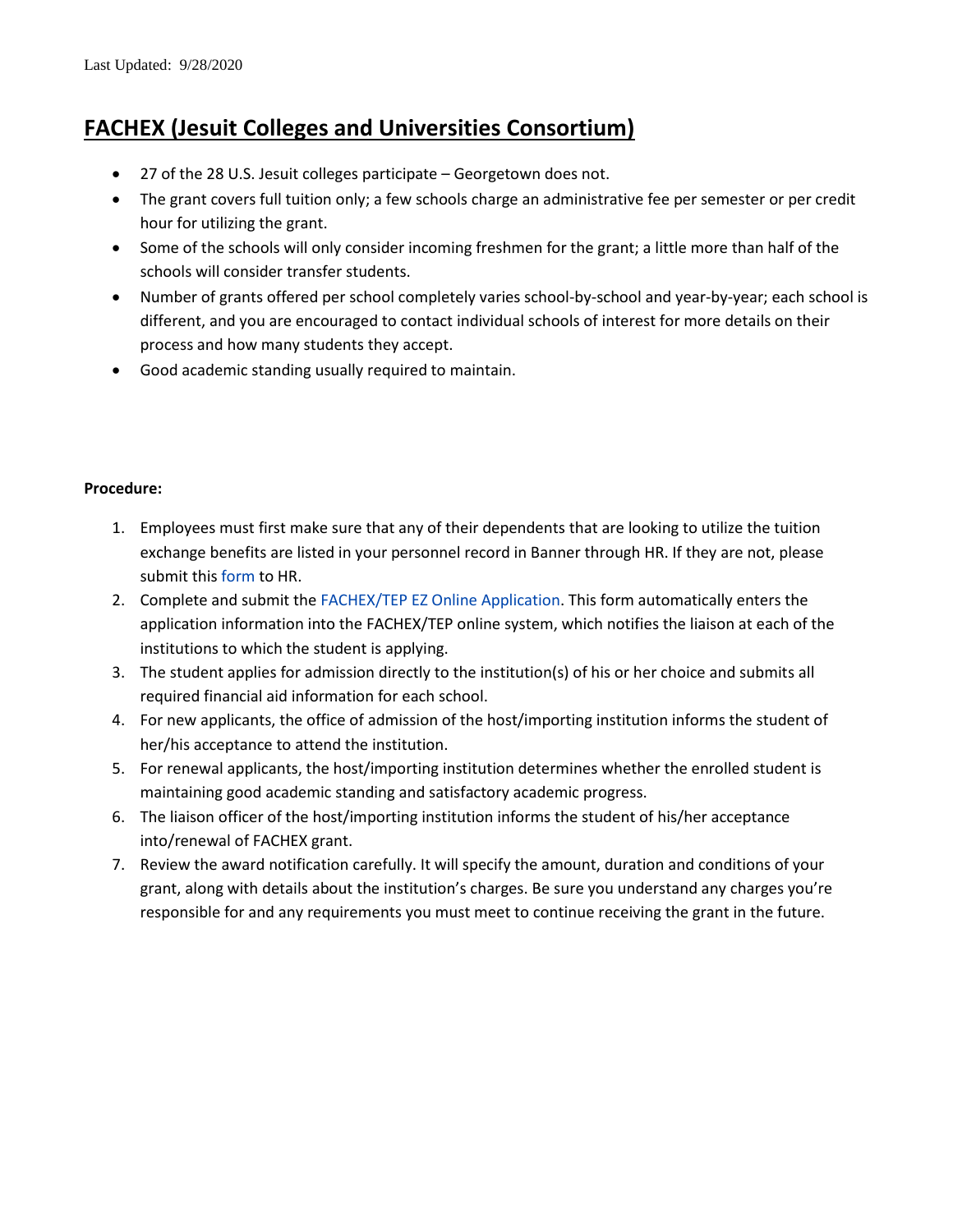## **The Tuition Exchange Program (TEP)**

The [Tuition Exchange](https://www.tuitionexchange.org/) opens doors and creates opportunities through our reciprocal educational grant program.

Chartered in 1954, started with the support of TIAA/CREF and launched with funding from the Ford Foundation for the Advancement of Higher Education, The Tuition Exchange is the oldest and largest program of its kind in the U.S. – some 672+ members strong! And we continue to grow – adding an average of 20 new schools annually.

Membership: More than 672 private and public not-for-profit colleges and universities, representing almost every state, the District of Columbia, and several other countries. Some of the nation's most prestigious institutions are among our members. For a complete list of members, click [here.](https://telo.tuitionexchange.org/search.cfm)

Grants: The Tuition Exchange grants are competitive awards and **are not guaranteed**. Applicants need to inquire about individual TE application dates and processes at both the place of employment and where the student is seeking a tuition exchange award.

The value of the TE scholarship is tuition or the annual set rate. Be aware that TE funding may include federal and state grant dollars, as well as any institutional scholarships, co-curricular awards, and institutional grants. Set rate is adjusted annually. For 2017-18 the set rate is \$35,000. Check with your Import school for their TE grant maximum. Tuition Exchange allows member schools flexibility in providing funds beyond the required set rate.

## **FAQ's:**

## **Who is eligible?**

Eligibility is determined by the employing institution (also called the "home" institution). The school may set requirements for employment status, years of service, or priority status, or set limits on the number of students eligible per family. Ask your Liaison Officer for eligibility guidelines, often published in employee benefit guides or on an internal web site.

## **Are all eligible students guaranteed a grant?**

No. The Tuition Exchange grants are not guaranteed; they are competitive awards for which you apply. Each institution must maintain a balance between students sent to other schools on the exchange (exports) and students received on the exchange (imports). Members also are required to set up a mechanism to establish priority for exports. When there are many more exports than imports, the institution may not sponsor new students. These factors may affect your ability to earn a grant through the exchange.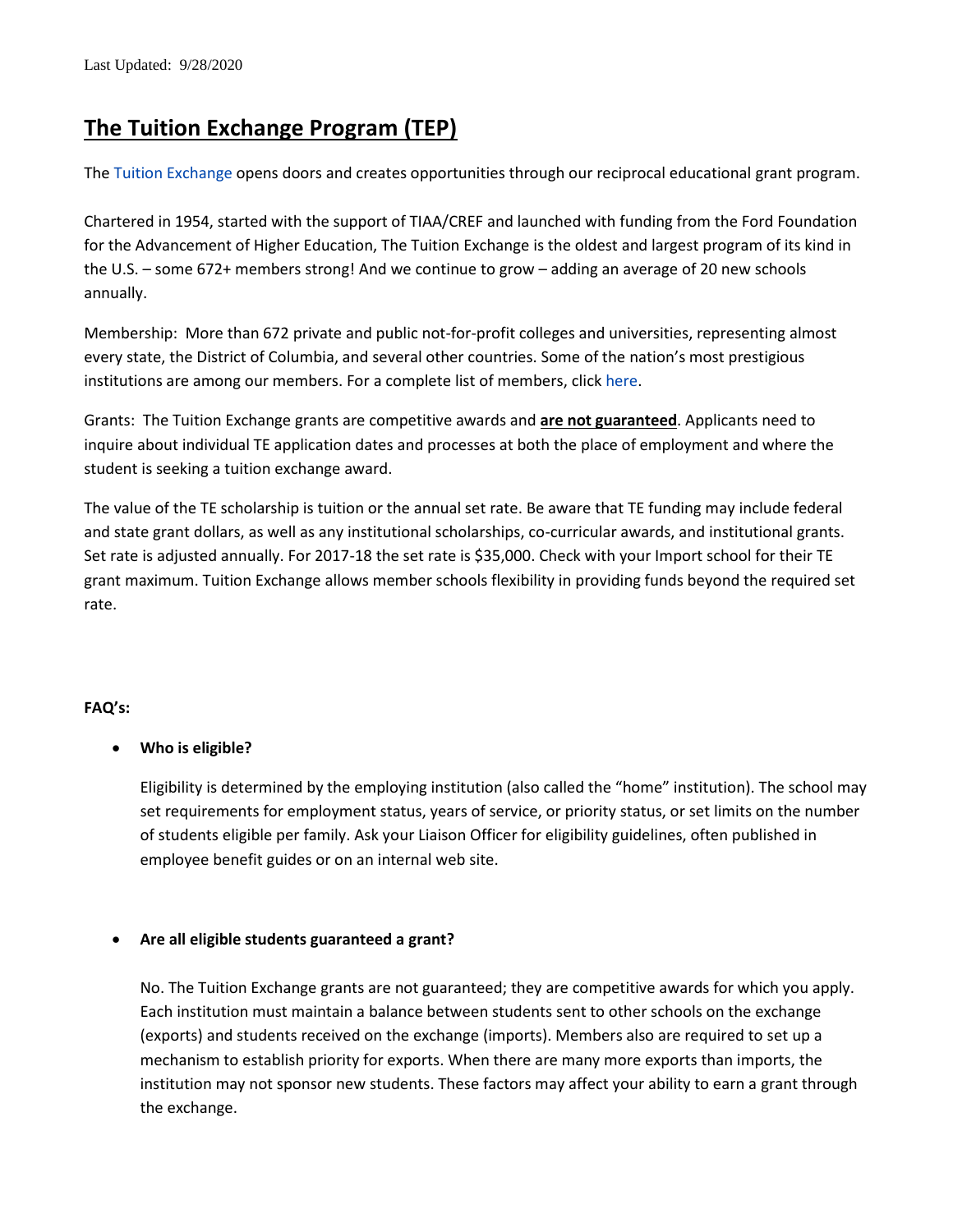#### **How competitive is the award process?**

Tuition Exchange grants are competitive. Of course, you'll need to first meet the school's admission requirements and applicable deadlines. Some member schools have additional requirements for exchange applicants, such as higher academic standards; others limit awards to just a few new students each year. You'll increase your odds of receiving a grant if you apply to one or two schools that offer awards to a large percentage of applicants. To find out the award percentage for a particular school, visit [here.](https://telo.tuitionexchange.org/search.cfm?)

#### **At what point in the grant application process should I apply for admission to the colleges I select?**

You should apply for college admission simultaneously with applying for a Tuition Exchange grant.

#### **How many semesters does the grant cover?**

Most grants cover four years (eight semesters) of undergraduate education. Institutions have the right to offer grants for less than four years. Some schools allow grants to be used for professional and graduate study.

#### **What must I do to retain my grant?**

You must meet the institution's standards for academic performance and personal conduct and any other terms and conditions of the grant. Those requirements vary by school. Also, the family member whose employment enabled eligibility must continue to meet the home institution's eligibility criteria. Your home institution will process a recertification of eligibility each year.

#### **What is the dollar value of Tuition Exchange grants?**

The value of the TE scholarship is tuition or the annual set rate. Be aware that TE funding may include federal and state grant dollars, as well as any institutional scholarships, co-curricular awards, and institutional grants. Set rate is adjusted annually. For 2017-18 the set rate is \$35,000. Check with your Import school for their TE grant maximum. Tuition Exchange allows member schools flexibility in providing funds beyond the required set rate. Notification of your award should provide specific details. If you're unsure, ask the school to clarify before you accept the grant.